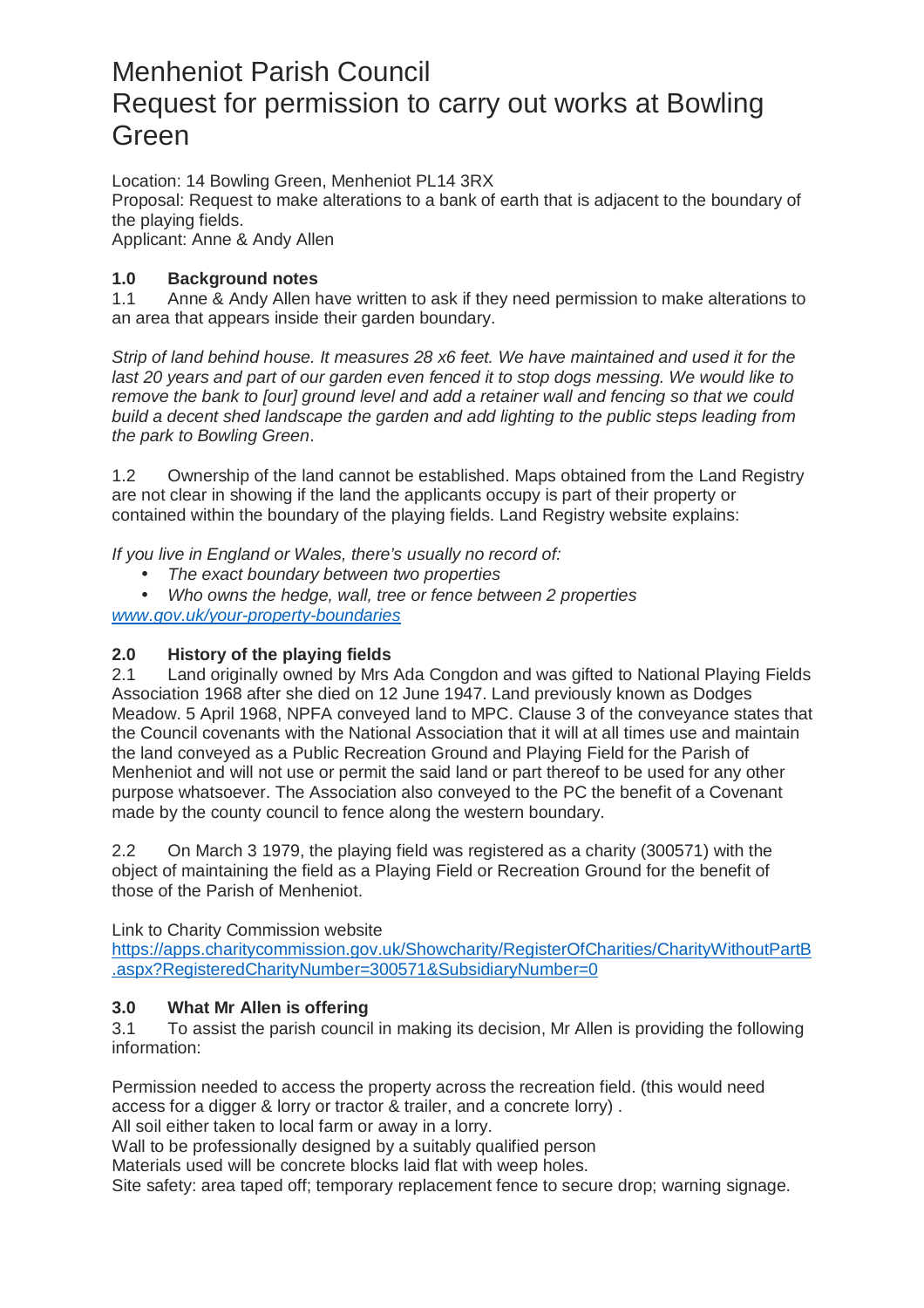Any damage to be repaired and paid by ourselves. Awaiting quotes from 4 local builders .

#### 3.2 Recommendation

Assess Mr Allen's request using the Material Considerations listed in Section 4. Options arising in Section 6.

# **4.0 Planning Index Material Considerations**

| 1.0 Residential Amenity  | <b>Commentary</b>                         | Impact |
|--------------------------|-------------------------------------------|--------|
| Overlooking              | Contained within the boundary of the      | None   |
|                          | house.                                    |        |
| <b>Noise</b>             | Construction work only                    | None   |
| <b>Disturbance</b>       | Construction work only                    | None   |
| Overbearing              | Does not project above the hedge line.    | None   |
| (Sunlight/Overshadowing) | Does not project above the hedge line.    | None   |
| <b>Amenity Space</b>     | Enlarges the area available (will be used | None   |
|                          | for erecting a shed)                      |        |

| 2.0 Traffic & Parking | Commentary                     | Impact      |
|-----------------------|--------------------------------|-------------|
| <b>Traffic</b>        | Contained within the boundary. | <b>None</b> |
| Parking               | n/a                            | None        |
| Turning space         | n/a                            | None        |

| 3.0 Noise, Vibration,<br>Soundproofing,<br>Contamination, Land Stability,<br>Flood Risk. | Commentary          | Impact |
|------------------------------------------------------------------------------------------|---------------------|--------|
| <b>Noise</b>                                                                             | $n/a$ .             | None   |
| Vibration                                                                                | n/a                 | None   |
| Contamination                                                                            | Needs investigating |        |
| <b>Land Stability</b>                                                                    | Needs investigating |        |
| <b>Flood Risk</b>                                                                        | Needs investigating |        |
| Surface water                                                                            | Needs investigating |        |
| Household waste                                                                          | n/a                 |        |

| 4.0 Design, Materials,<br>Windows etc                                                                                                                 | Commentary                                            | Impact |
|-------------------------------------------------------------------------------------------------------------------------------------------------------|-------------------------------------------------------|--------|
| Design                                                                                                                                                | Can we have a full description?                       | Tba    |
| <b>Materials</b>                                                                                                                                      | What is being used? (how strong will the<br>wall be?) | tba    |
| Windows                                                                                                                                               | n/a                                                   |        |
| Design against crime                                                                                                                                  | n/a                                                   |        |
| What is the impact of this on the land inside the playing field? Does it affect stability? What<br>happens if it collapses? What is the risk of this? |                                                       |        |

| 5.0 Harm to Natural & Historic<br>Environment | Commentary | Impact |
|-----------------------------------------------|------------|--------|
| <b>SSSI</b>                                   | n/a        | None   |
| <b>AONB</b>                                   | n/a        | None   |
| <b>Listed Building</b>                        | n/a        | None   |
| <b>Conservation Area</b>                      | n/a        | None   |
| Cornwall wildlife zone                        | n/a        | None   |
| Tree Preservation                             | See below  |        |